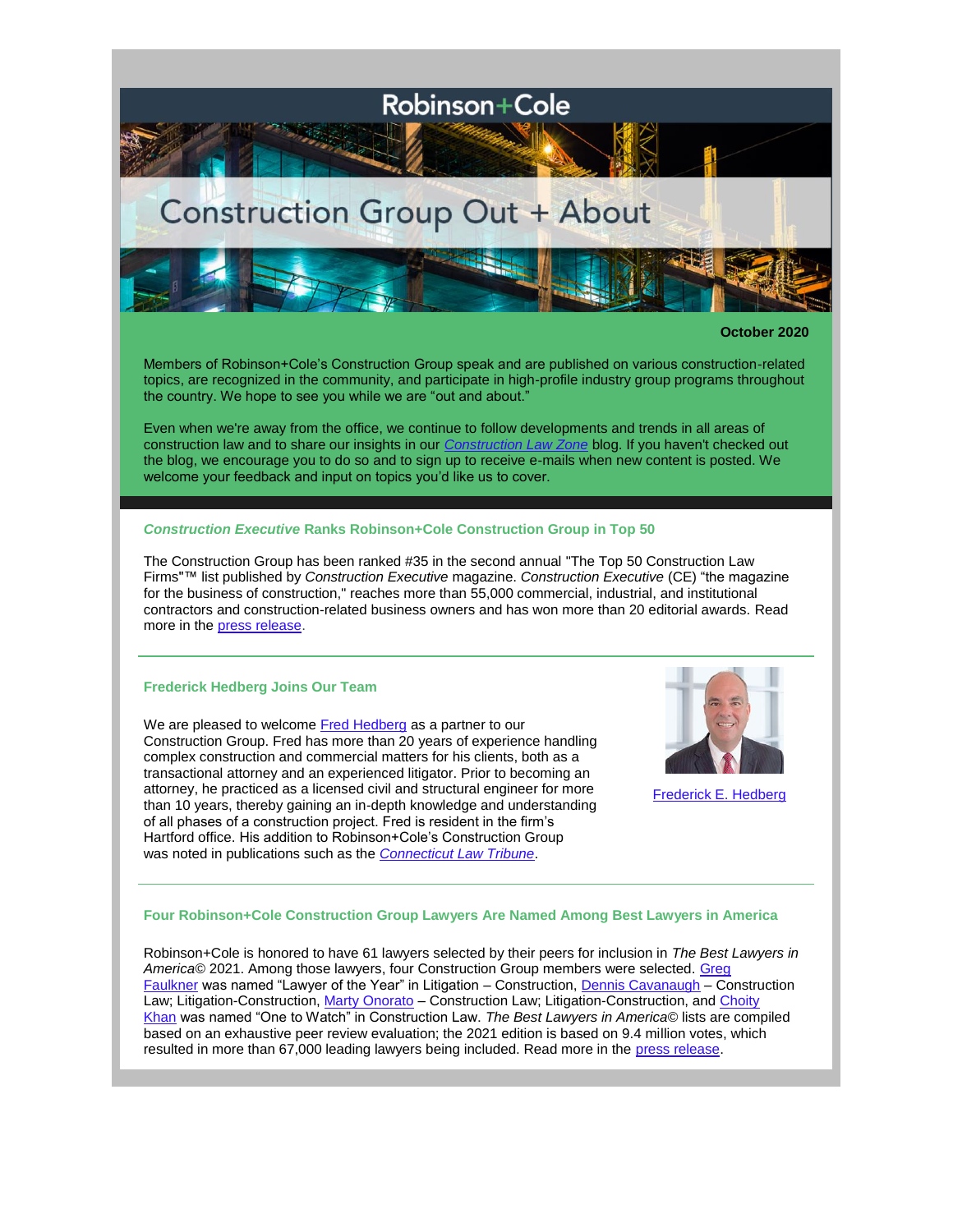

[Gregory R. Faulkner](http://www.rc.com/people/GregoryRFaulkner.cfm) **[Dennis C. Cavanaugh](http://www.rc.com/people/DennisCCavanaugh.cfm)** [Martin A. Onorato](http://www.rc.com/people/MartinAOnorato.cfm)





## **Construction Group Members Reappointed to CBA Committee**

[Dennis Cavanaugh,](http://www.rc.com/people/DennisCCavanaugh.cfm) [Greg Faulkner,](http://www.rc.com/people/GregoryRFaulkner.cfm) [Fred Hedberg,](http://www.rc.com/people/FrederickHedberg.cfm) and [Marty Onorato](http://www.rc.com/people/MartinAOnorato.cfm) have all been reappointed to serve on the Executive Committee of the Connecticut Bar Association's (CBA) Construction Law Section for the 2020-2021 term. Fred resumes his role as Legislative Liaison, and Marty will continue to serve as Treasurer. Dennis is a past President of the Section.

# **Robinson+Cole Construction Group Lawyers Recognized by Super Lawyers®**

[Dennis Cavanaugh,](http://www.rc.com/people/DennisCCavanaugh.cfm) [Greg Faulkner,](http://www.rc.com/people/GregoryRFaulkner.cfm) [Fred Hedberg](http://www.rc.com/people/FrederickHedberg.cfm) and [Marty Onorato](http://www.rc.com/people/MartinAOnorato.cfm) were among the 47 Robinson+Cole lawyers included in 2020 Super Lawyers® lists in Connecticut, Delaware, Massachusetts, Pennsylvania and Rhode Island. In addition, Construction Group members [Niel Franzese,](http://www.rc.com/people/AnielloPFranzese.cfm) [Choity Khan](http://www.rc.com/people/ChoityKhan.cfm) and [Ken](http://www.rc.com/people/KennethASherman.cfm)  [Sherman](http://www.rc.com/people/KennethASherman.cfm) were listed among the 29 attorneys at the firm recognized as "Rising Stars." The Super Lawyers® designation is based on regional balloting by attorneys, third-party research, and a peer review process encompassing myriad practice areas.







[Niel P. Franzese](http://www.rc.com/people/AnielloPFranzese.cfm) [Choity R. Khan](http://www.rc.com/people/ChoityKhan.cfm) [Kenneth A. Sherman](http://www.rc.com/people/KennethASherman.cfm)

# **Martin Onorato Is Named to CBC Board of Directors**

[Marty Onorato](http://www.rc.com/people/MartinAOnorato.cfm) will serve on the 2020-21 Connecticut Building Congress Board of Directors. Marty, and Greg Faulkner before him, previously served as a President of the Connecticut Building Congress (CBC) and also has served as a member of its Industry Practice and Ways and Means committees. The CBC was founded in 1952 as a networking organization for construction industry firms, owners, engineers, architects, attorneys, contractors, construction managers, subcontractors, and others involved in the industry.

# **Diversity + Inclusion**

# **Robinson+Cole Receives Mansfield Rule 3.0 Diversity and Inclusion Certification**

Robinson+Cole has achieved Mansfield 3.0 Diversity and Inclusion Certification after completing a yearlong process that began in July 2019, developed to increase the representation of diverse lawyers in leadership positions. Facilitated by Diversity Lab, the certification affirms that Robinson+Cole has considered at least 30 percent women, lawyers of color, lawyers with disabilities, and LGBTQ+ lawyers ("historically underrepresented lawyers") among its field of candidates for significant leadership roles and activities in the firm.

"Our participation in the Mansfield Rule 3.0 reinforces Robinson+Cole's commitment to fostering a welcoming and inclusive work environment where the diverse backgrounds of all of our lawyers and other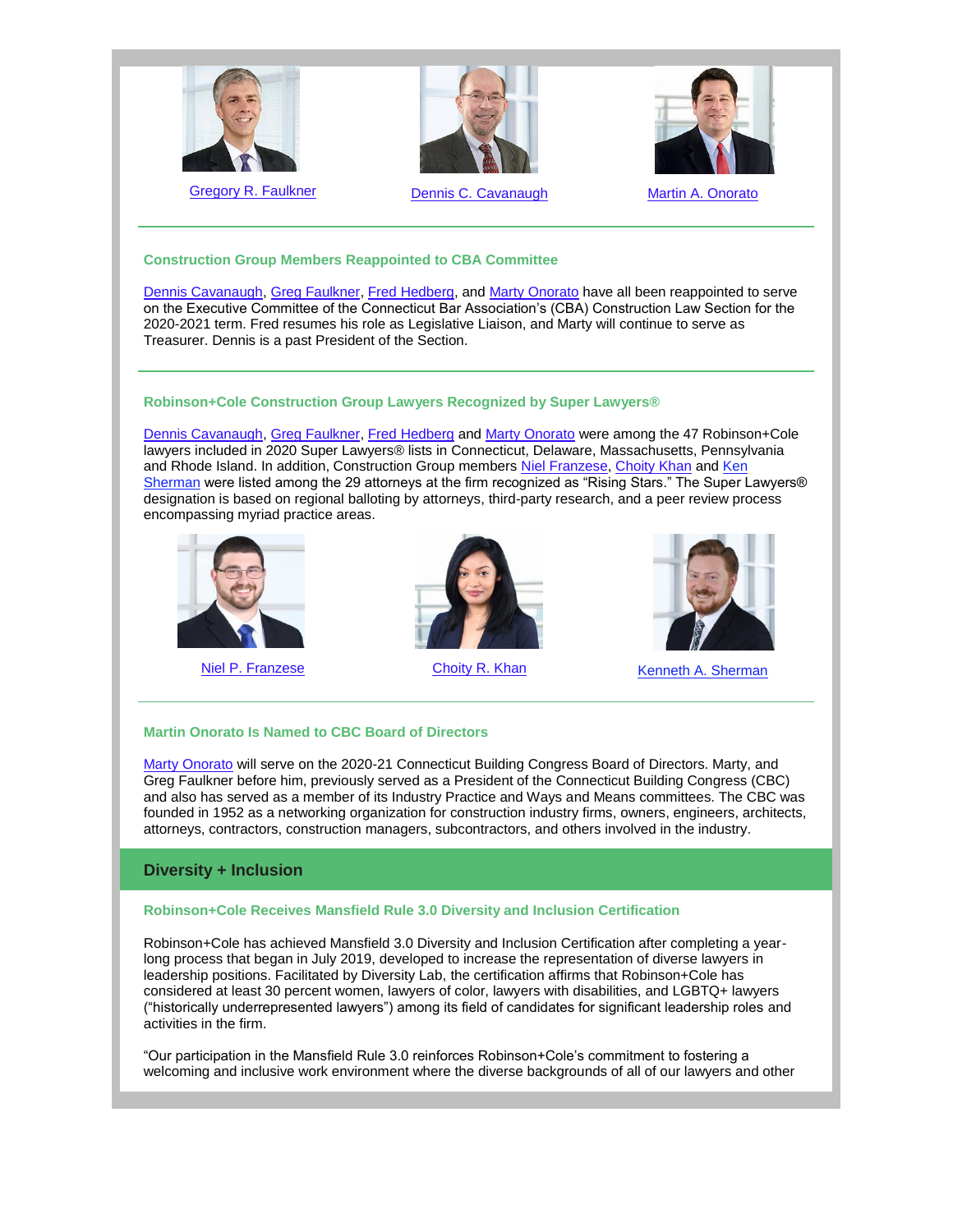professionals are respected and each individual is empowered to succeed," said Robinson+Cole Managing Partner, [Stephen E. Goldman.](http://www.rc.com/people/StephenEGoldman.cfm) Read the [press release.](http://www.rc.com/upload/Press-Release_Mansfield-3-0-Certification_9-15-20.pdf)





**Robinson+Cole Hosts Construction Industry Diversity & Inclusion Roundtable Discussion**

Robinson+Cole's Construction Group hosted its first industry-wide, virtual Roundtable on the topic of diversity and inclusion (D&I) on September 17, 2020. The program grew out of an earlier Roundtable conversation and focused specifically on strategies and techniques to promote diversity and inclusion in the construction industry. Recognized D&I program leaders from government agencies, construction industry organizations, contractor and sub-contractor firms, suppliers, and architectural and engineering firms from across the Northeast joined the discussion. The program was organized by Construction Group Associates [Lisa Andrzejewski,](http://www.rc.com/people/LisaBAndrzejewski.cfm) who also moderated the event, and Choity [Khan.](http://www.rc.com/people/ChoityKhan.cfm)

### **Robinson+Cole Sponsors AIA Connecticut's Panel Discussion**

Robinson+Cole was pleased to sponsor the moderated panel discussion, "Diversity, Equality & Inclusion in the AEC Industry," hosted by AIA Connecticut's (American Institute of Architects) Women in Architecture Committee and NOMA CT (National Organization of Minority Architects) on July 15, 2020. The program was the first of a three-part series featuring important and timely discussions on bias, racism, and inequality in the architecture, engineering, and construction (AEC) industries. The panel discussions for Parts 2 and 3 in the series took place in August and September. Construction Group member [Marty Onorato](http://www.rc.com/people/MartinAOnorato.cfm) is a past member of AIA's Board of Directors and past Chair of its Professional Practice Committee. Labor and Employment Group lawyer, **[Britt-Marie Cole-Johnson](http://www.rc.com/people/Britt-MarieKCole-Johnson.cfm)** was a panelist for the August program.

### **Roundtables**

### **Robinson+Cole Hosts Northeast Design and Construction Industry Leaders**

Robinson+Cole's Construction Group hosted its fourth annual—but first ever virtual—Construction Industry Roundtable in July. Representatives of major design and construction industry organizations and stakeholders in the Northeast were in attendance to discuss the state of the regional market and to look ahead for trends to watch for 2021. To read the summary of our program, [click here.](https://www.constructionlawzone.com/2020/07/robinsoncole-hosts-fourth-construction-industry-roundtable/)

# **Articles + Presentations**



#### **Joseph Barra Presents at ASM Fall Construction Summit**

[Joe Barra](http://www.rc.com/people/JosephABarra.cfm) was one of three presenters for the virtual program "Construction Legal Update in the Wake of COVID-19" at the Associated General Contractors of Massachusetts's Fall Construction Summit on October 15, 2020. The professionals discussed what has happened in construction since mid-March, covering recent case law, construction delays, notice requirements, force majeure, and added costs.

**Joseph Barra and Matthew Miklave Present and Co-Author Article on Return-to-Work Issues**

[Joe Barra](http://www.rc.com/people/JosephABarra.cfm) and Labor and Employment Group lawyer, [Matt Miklave,](http://www.rc.com/people/MatthewTMiklave.cfm) were among the panelists who presented the webinar "Navigating the COVID-19 Crisis: Back to Work…Now What?" to the Associated General Contractors of Vermont on June 24, 2020. The panel discussed the practical considerations of moving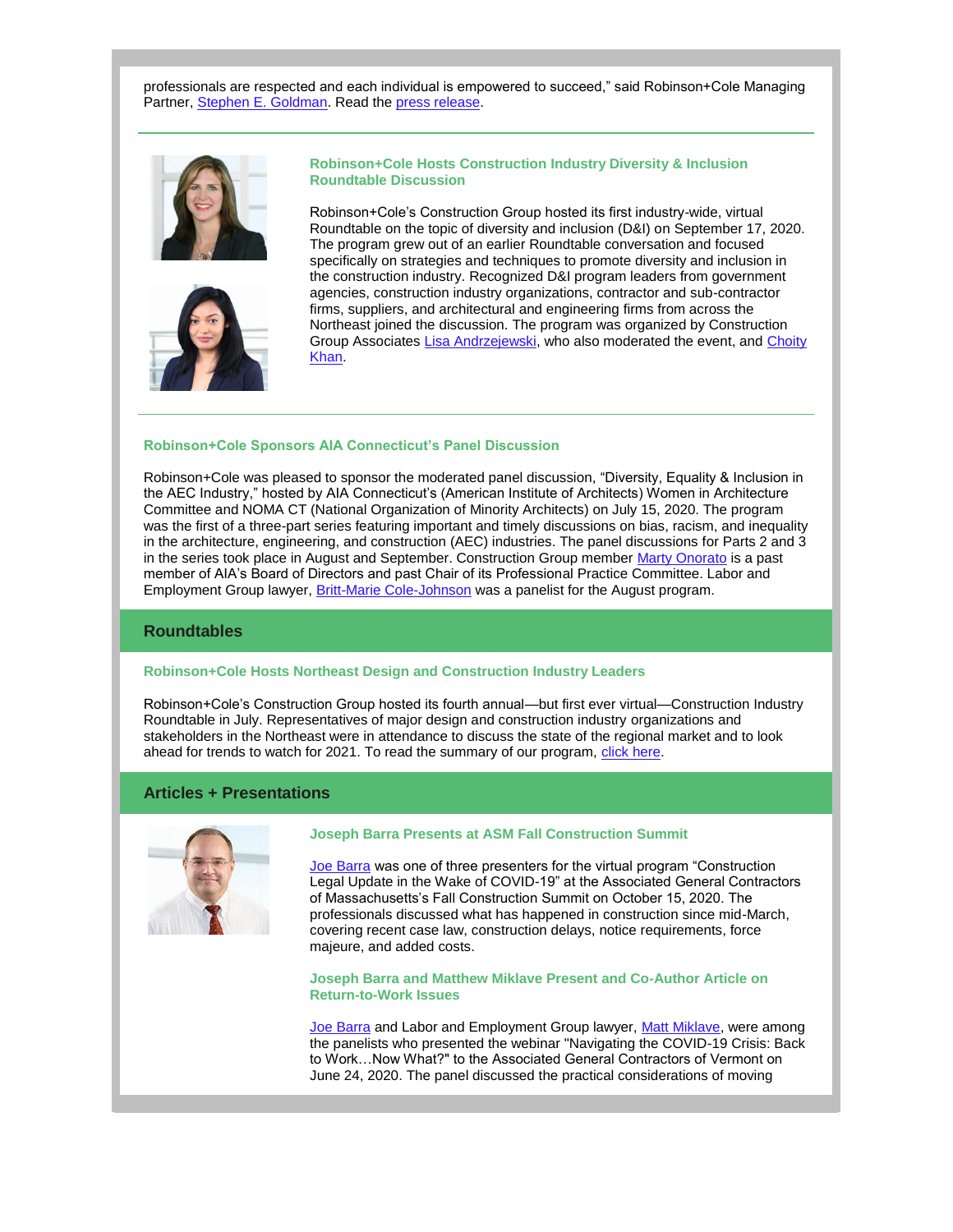forward in a COVID-19 environment as they pertain to Labor and Employment, the Occupational Safety and Health Administration (OSHA), and Construction Claims Management. The two Robinson+Cole Partners also co-authored the article "Designing a Return-to-Work Structure" published in PE, the flagship publication of the National Society of Professional Engineers. The "Legal Beat" article shared questions engineers need to consider when developing an effective reopening plan. Read the [full article.](http://www.rc.com/upload/PE-Magazine-July-August-2020-13-14.pdf)

[Joe Barra](http://www.rc.com/people/JosephABarra.cfm) was quoted in the article "Equitable tolling can't salvage condo claims" published in Massachusetts Lawyers Weekly on July 9, 2020. The article examined how the Commonwealth of Massachusetts Appeals Court decided, in the case of *Saker, et al. v. Steffian Bradley Associates*, that the doctrine of equitable tolling could not salvage the trust's time-barred claims because a developer had the same interest as a condominium trust in holding contractors accountable for defective construction. Joe remarked that "probably the only lifeline the unit owners could have had was mentioned in a footnote: a derivative action against the developer, when it appeared the association had no interest in filing a timely suit against the contractors."

## **Niel Franzese Presents at CBA Legal Conference**



[Niel Franzese](http://www.rc.com/people/AnielloPFranzese.cfm) co-presented the webinar, "Updates in Construction Law: A Review of Key Construction Law Decisions in the Past Year" on September 14, 2020, during the Connecticut Bar Association's Connecticut Legal Conference. The program reviewed some of the critical decisions in the construction law industry over the past year and their potential impact on the construction field.



### **Frederick Hedberg Presents Program on Professional Accountability and Ethical Conduct**

[Fred Hedberg](http://www.rc.com/people/FrederickHedberg.cfm) presented "Professional Accountability and Ethical Conduct" as part of the Women's Transportation Seminar CT Virtual Leadership Series on September 24, 2020. The presentation addressed various engineering standards that are applicable to ethics and examined different codes of ethics prescribed in Connecticut's state regulations and various architectural and engineering professional groups. The session also covered laws, regulations, and best practices governing professional accountability in the workplace.



## **Virginia "Ginger" Trunkes Is Media Triple Threat As Author, Speaker, and Profile Subject**

[Ginger Trunkes](http://www.rc.com/people/VirginiaKTrunkes.cfm) wrote the article, "An Eye in the City Sky," published in *Construction Business Owner* magazine on May 19, 2020. The article covers how commercial drones, *i.e.*, small unmanned aircraft systems (sUAS), generally prohibited in dense cities, would be helpful in mitigating health risks while facilitating continued development and construction. Read the full article. Ginger also authored the article "Landmarks preservation and the economy during COVID-19," published in the *New York Real Estate Journal* on May 19, 2020. The story covered the economics of landmarks preservation during recessions, as found in the "Historic Preservation: At the Core of a Dynamic New York City" report published by the New York Landmarks Conservancy. Read the [full article.](https://nyrej.com/landmarks-preservation-and-the-economy-during-covid-19-by-virginia-trunkes)

Ginger participated as a speaker in Professional Women in Construction's Professional Development Advisory Council's event on "Defects, Defaults, and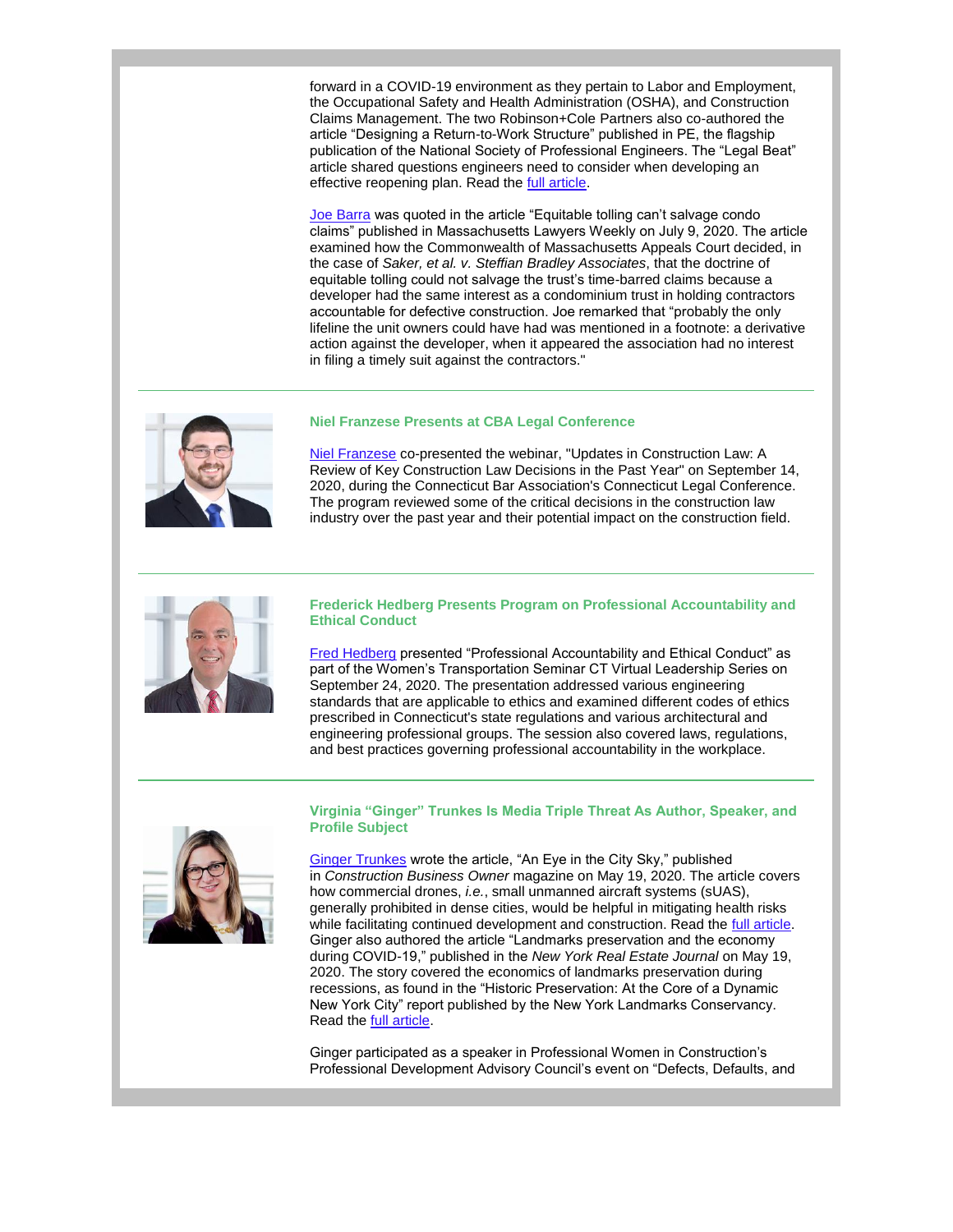Delays: What to do when problems arise on your construction project" on September 29, 2020. Additionally, she twice co-presented the program "Drones." The first presentation was made to the New York City Bar Association's Construction Law Committee on June 9, 2020, offering an overview of how small drones (small Unmanned Aerial Systems, or sUAS) are government-regulated and the ways in which video footage and computergenerated analysis make them valuable for use in urban planning, land use, construction and post-construction. Her second event occurred on July 8, 2020, and was made to the Division 12: Owners & Project Finance Group of the ABA's Forum on Construction Law, addressing the same topics as well as the impact of COVID-19.

Ginger also was profiled in the Westchester Women's Bar Association's "Interview of the Month" in their August 2020 issue. [View interview here.](https://files.constantcontact.com/45ae5256701/bbc7579e-a196-4448-abad-b6204cdd222f.pdf)



**Choity Khan Authors Article on Presumption for Workers' Compensation Benefits**

In an article published by *High-Profile* Magazine, [Choity Khan](http://www.rc.com/people/ChoityKhan.cfm) examined Executive Order No. 7JJJ, signed by Connecticut Governor Ned Lamont on July 24, 2020, which "creates a rebuttable presumption that all employees who were required to work on site and tested positive for COVID-19 during the first three months of the pandemic contracted the disease while on the job, giving employees a presumptive claim to workers' compensation coverage." Read the [full article.](https://www.high-profile.com/gov-lamont-issues-executive-order-creating-rebuttable-presumption-for-workers-compensation-benefits/)



## **Paul Lopez Authors Article on Massachusetts Construction Projects**

In an article from *High-Profile* Magazine, "Massachusetts Construction Projects Reopen," [Paul Lopez](http://www.rc.com/people/PaulSLopez.cfm) highlighted the safety guidelines and documentation requirements with which contractors and owners must comply. Originally published to Robinson+Cole's Construction Law Zone blog, the article covers the reopening of construction projects in Massachusetts, as announced by Governor Charlie Baker on May 18, 2020. Read the [full article.](https://www.high-profile.com/mass-construction-reopen/)

# **Recent + Upcoming Events**

### **Reducing Pitfalls in Health Care Construction** November 10, 2020 - Webinar

[Ginger Trunkes](http://www.rc.com/people/VirginiaKTrunkes.cfm) will co-present this program, which will examine the cost of addressing claims and disputes on projects which can result in the expenditure of millions of dollars in legal and consulting costs, and the potential exposure to additional construction and delay costs. In that light, the benefit of risk management strategies cannot be overstated. The typical project team is normally consumed in the daily details of getting the project completed and may not be focused on the identification of potential negative trends and issues. Outside counsel and subject matter experts can be assets in identifying and addressing problems early. This program will cover several key areas to consider in achieving the on-time, on-budget, and quality completion of a project.

## **I. Just. Can't.: Contractual Non-Performance Theories of Impossibility and Impracticability in the COVID Era**

November 18, 2020 - Webinar

[Ginger Trunkes](http://www.rc.com/people/VirginiaKTrunkes.cfm) will be a featured speaker at the Westchester Women's Bar Association, co-presenting the virtual program as part of the Leading Lady Lawyers Monthly Luncheon Series on November 18, 2020.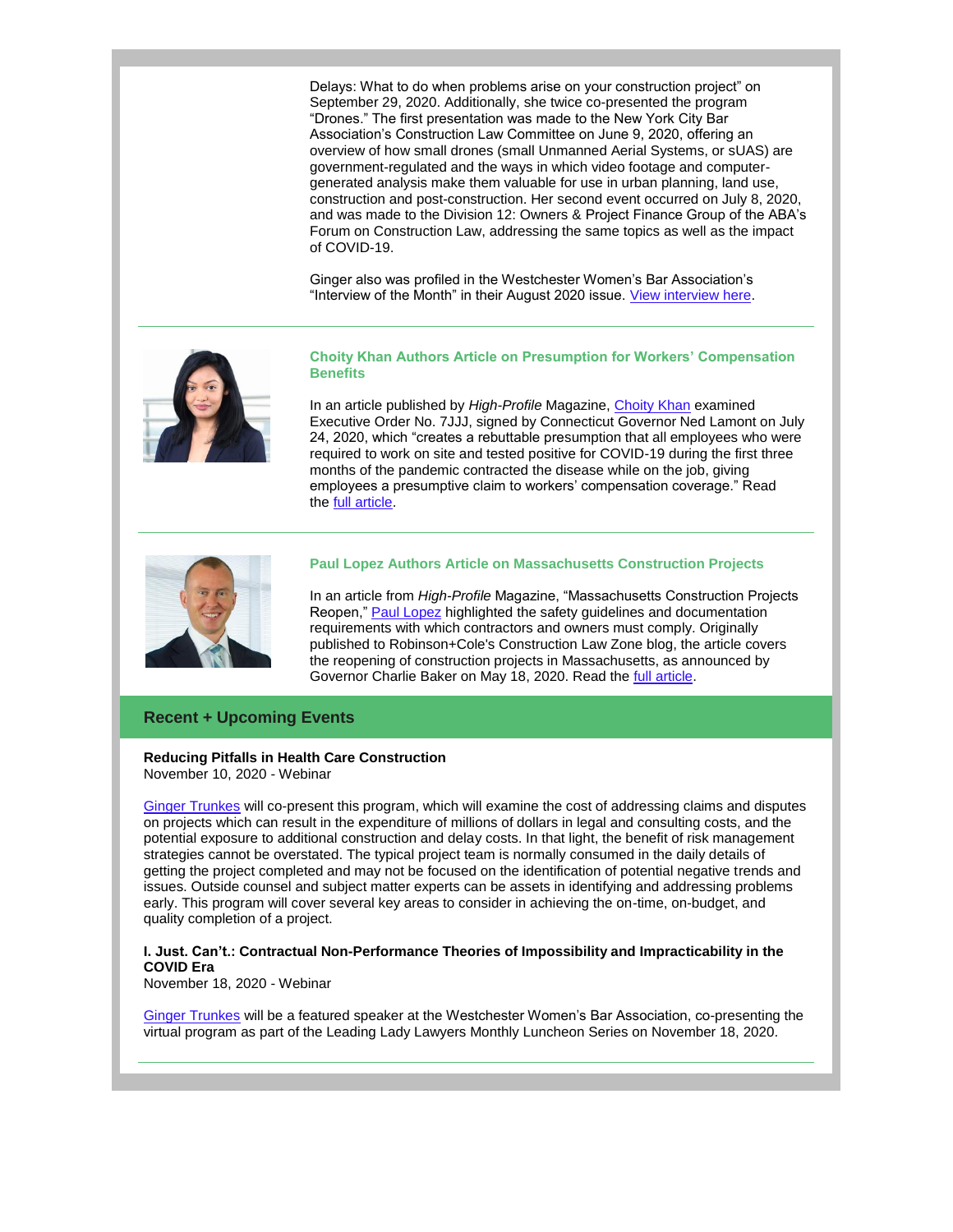### **Robinson+Cole Lawyers Tee Up for Worthy Causes**

Members of the Construction Group kept busy on regional golf courses over the summer to benefit a number of charitable causes and organizations. We were proud to support the 34<sup>th</sup> Annual Brain Injury Alliance of Connecticut's (BIAC) "Golf for Thought" on July 6, 2020, at TPC River Highlands in Cromwell, CT. The fundraising event is a financial lifeline that allows BIAC to continue its critical work with brain injury survivors. This year's event raised \$97,000. You can learn more about the organization [here.](http://www.biact.org/)

[Dennis Cavanaugh](http://www.rc.com/people/DennisCCavanaugh.cfm) and [Greg Faulkner](http://www.rc.com/people/GregoryRFaulkner.cfm) took to the links in the New York Building Congress' Annual Golf Outing on September 21, 2020, at the Westchester Country Club in Rye, NY. That same day, [Fred Hedberg](http://www.rc.com/people/FrederickHedberg.cfm) and [Marty Onorato](http://www.rc.com/people/MartinAOnorato.cfm) were among 100 participants who played in the CT Building Congress' 25th annual LeFloch Memorial Golf Outing & CBC Scholarship Fundraiser, which has raised more then \$520,000 over the past 24 years. The socially-distanced event, including a 19<sup>th</sup> Hole cocktail hour and dinner, took place at the Shuttle Meadow Country Club in Kensington, CT.

Robinson+Cole's [Lisa Andrzejewski](http://www.rc.com/people/LisaBAndrzejewski.cfm) played in the van Zelm Charity Golf Outing on September 3, 2020, at the Tunxis Country Club in Farmington, CT. In addition to making generous annual contributions to a range of worthy organizations in the community, van Zelm Engineers donates annually to its endowed scholarship fund within the University of Hartford's School of Engineering, Technology and Architecture.



*(L to R) Derek Hutchison, Cumming; Paul Cicerchia, Willis Towers; Gregory Faulkner, R+C; Dennis Cavanaugh, R+C*



*(L to R) Fred Hedberg, R+C; John Petronella, Enfield Builders, Inc.; Seth Firmender, The Lane Construction Corp.; Marty Onorato, R+C*



*(L to R) Barrie Deschaine, BD Dir., KBE Building Corp; Angela Hyatt, Principal, Schwartz Silver Architects; Lisa Andrzejewski, R+C*

### Robinson+Cole's [Construction Group:](http://www.rc.com/practices/ConstructionLaw/index.cfm)

[Lisa B. Andrzejewski](http://www.rc.com/people/LisaBAndrzejewski.cfm) | [Joseph A. Barra](http://www.rc.com/people/JosephABarra.cfm) | [Dennis C. Cavanaugh](http://www.rc.com/people/DennisCCavanaugh.cfm) | [Gregory R. Faulkner](http://www.rc.com/people/GregoryRFaulkner.cfm) **(Chair)**

[Niel P. Franzese](http://www.rc.com/people/AnielloPFranzese.cfm) | [Frederick E. Hedberg](http://www.rc.com/people/FrederickHedberg.cfm) | [Christopher J. Hug](http://www.rc.com/people/ChristopherJHug.cfm) | [Choity Khan](http://www.rc.com/people/ChoityKhan.cfm)